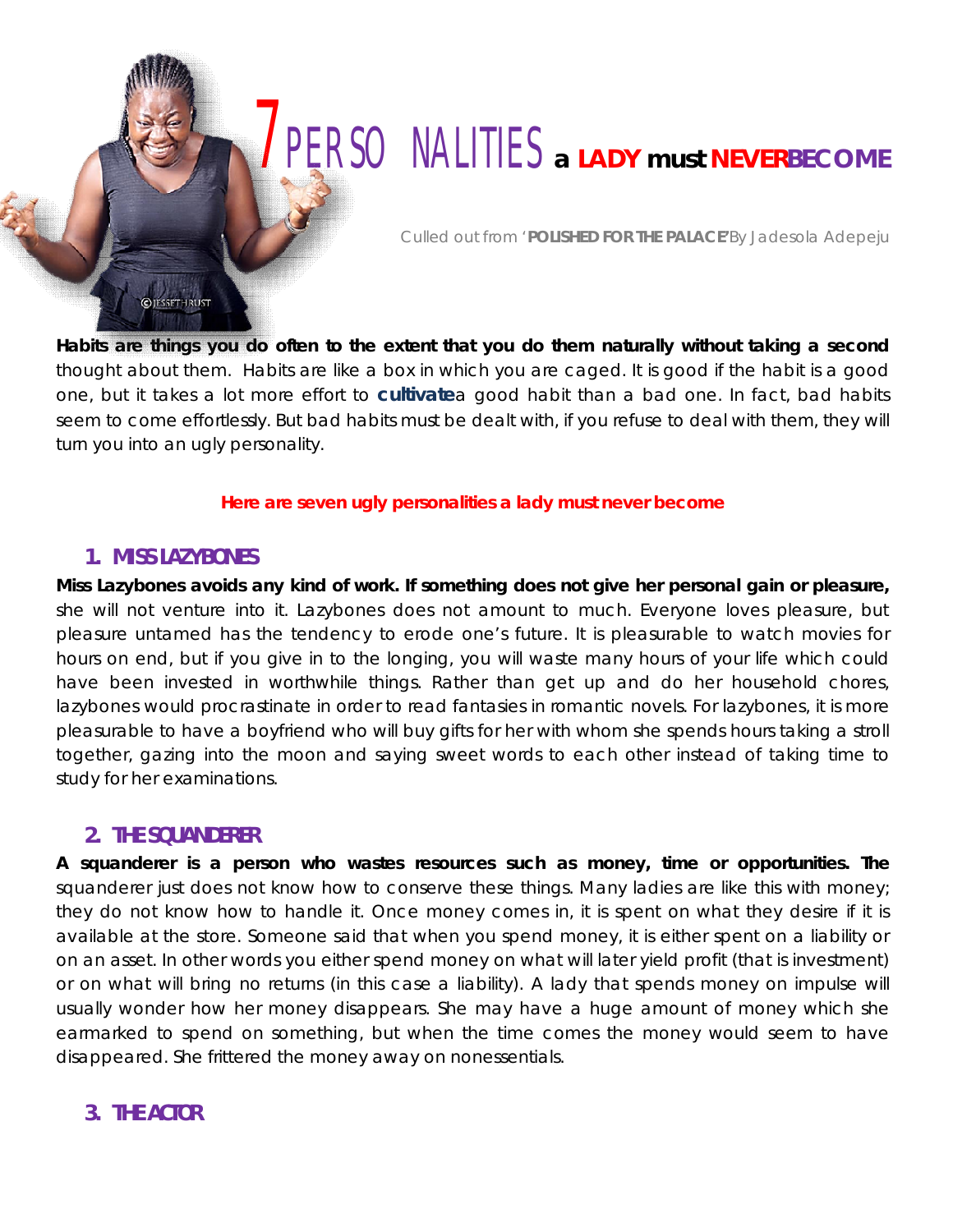#### **There are ladies who would rather make up a cock-and-bull story than admit their inmostfeelings.**

They are pure actors. They have watched too many movies and have come to believe that the characters are real; hence they try to imitate them.It is unfortunate how our movie makers paint the

unreal world as though it were real. These girls struggle to fit into the lifestyle of their movie role models, but the truth is that those we see in movies are only acting according to the scripts others have written for them. The errors of the actors are edited and they are already aware of what would happen next and what to say and do when it happens. However, life is not like that. You keep meeting surprises that you never prepared for, rude circumstances that will not treat you like a hero in a story.



## **4. THE CRITIC OR FAULT-FINDER**

**The moment this woman walks into a place, she finds faults with practically everything butdoes** nothing about improving the situation. You hear comments like, "This place is too hot, the food is too cold and too salty, the grains are a little hard, the paint on the wall is odd, the chairs are too low, the cushions in the chair are too hard" and so on. They are excellent critics; they can locate all the faults in a place. And when they meet people, they can easily see all the shortcomings of the person within a few minutes. It is very difficult for them to appreciate the efforts of others and to pay compliments. Woe betides you if you go shopping with them; you may spend hours in the supermarket without buying a thing because they find fault with every item they pick.

## **5. THE BOSS**

**Very close to the critic is the bossy lady. She is a very domineering woman who wants to ever be in** charge. She wants to control people, places and events irrespective of who gets hurt or wounded on the way. The most important thing to her is, "I must have my way; things must happen the way I want them to. People must act the way I want!" Unknown to her, people are humans and not puppets. God has given everyone a free will to choose what they want (even though every action has its consequences). Some women's bossiness can be traced to their background. Some grew up in a place where if you are not aggressive and vicious, you may find it tough surviving. They grew up seeing gentleness as a sign of weakness. Some other women are selective in their bossiness; they are bossy only toward men. They saw men dominating and treating women badly so they resent men.

## **6. THE DANDY**

**A dandy is someone who pays undue attention to clothes and personal appearance. She pays too** much attention to her body and dressing at the expense of developing her mind. A significant percentage of any money that comes her way must go to the stores for accessories. She will willingly starve so that she can have some money to buy the latest attire. She is like the advertiser's doll. There is nothing tangible in the advertisers' doll; it is just for decoration - it cannot reason. We just dress them to make the shop attractive. She thinks so much about her appearance that you wonder if she has any room left for other things. A proper lady should not make her outer clothing her main focus. She should aim at developing her character. You will learn more about cultivating a good character in the next chapter.